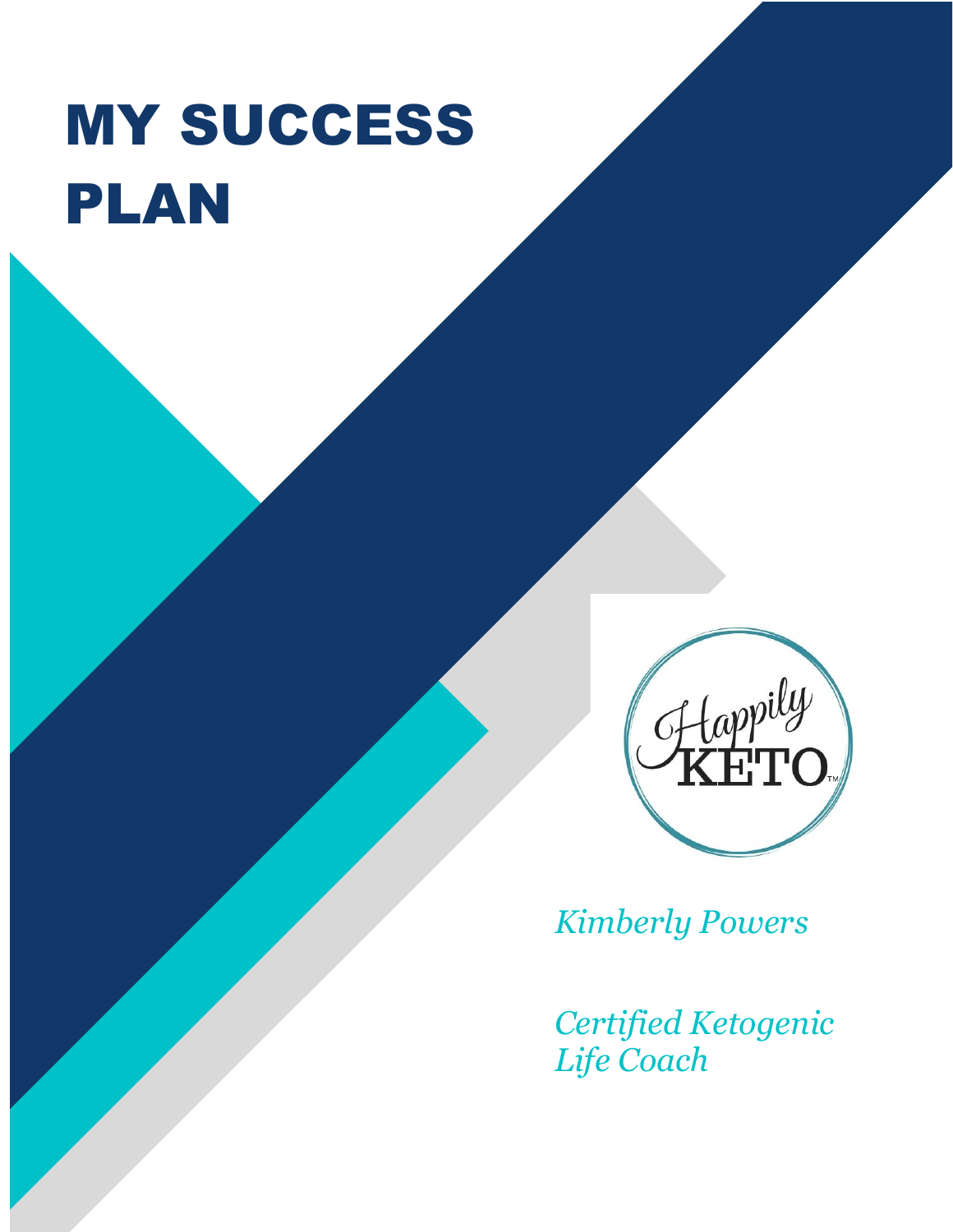### Welcome!

Up until today you have not failed at anything, you just didn't have a solid plan. That is about to change. If you want to succeed, then let's plan to succeed.

### *When you are finished with this workbook you will:*

- ➢ *have a very clear goal that you are committed to achieving*
- ➢ *know exactly why you are compelled to achieve it*
- ➢ *have a real plan for getting through all the hard parts*
- ➢ *have a new skill of knowing how to stop quitting on yourself*
- ➢ *have a tool that you can use for anything you want to become*

*You are going create a SOLID plan for success.*

*Stop living an autopilot life.*

*Commit to doing this and watch what happens!*

You are capable of doing and becoming more than you realize.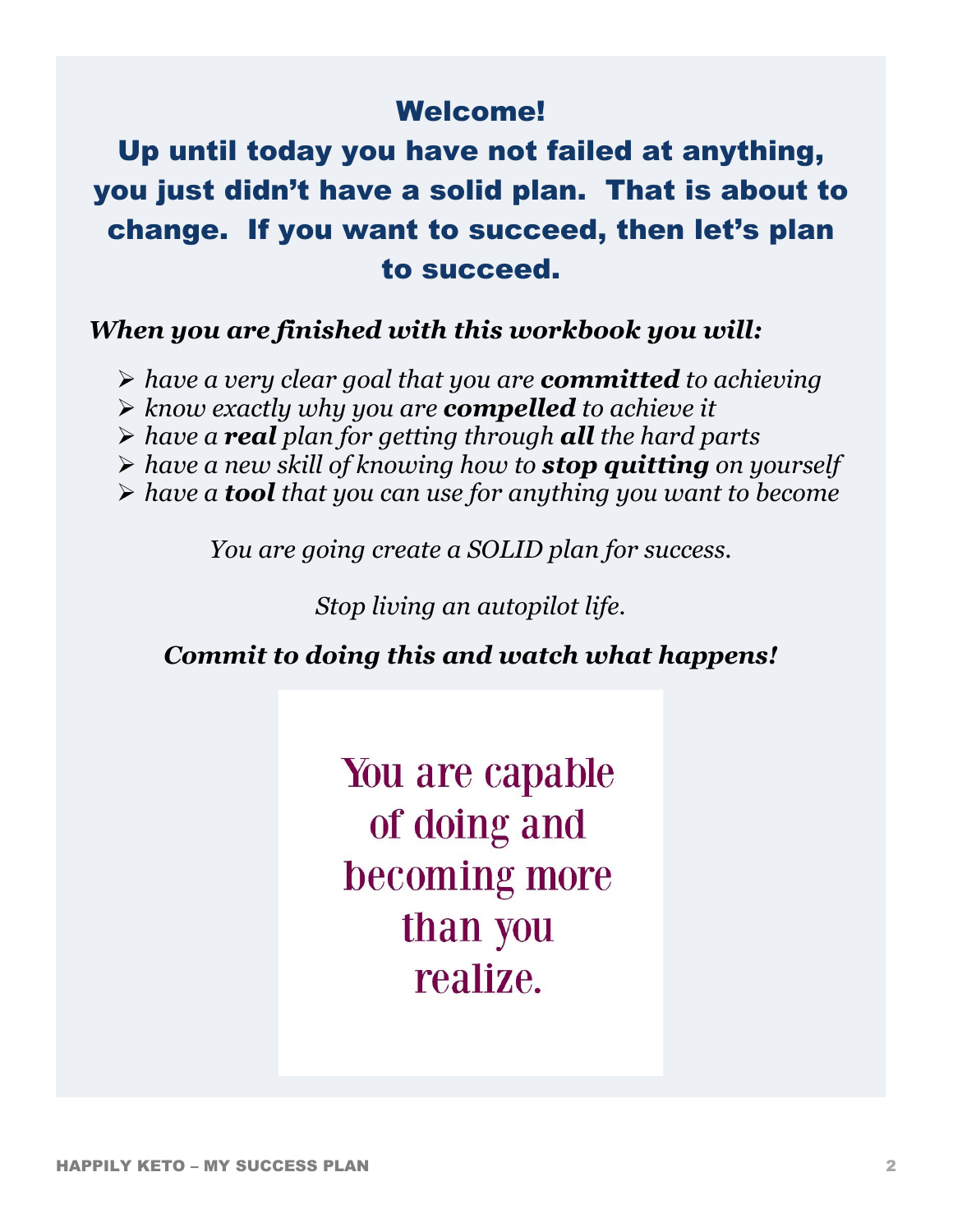## Let's get started!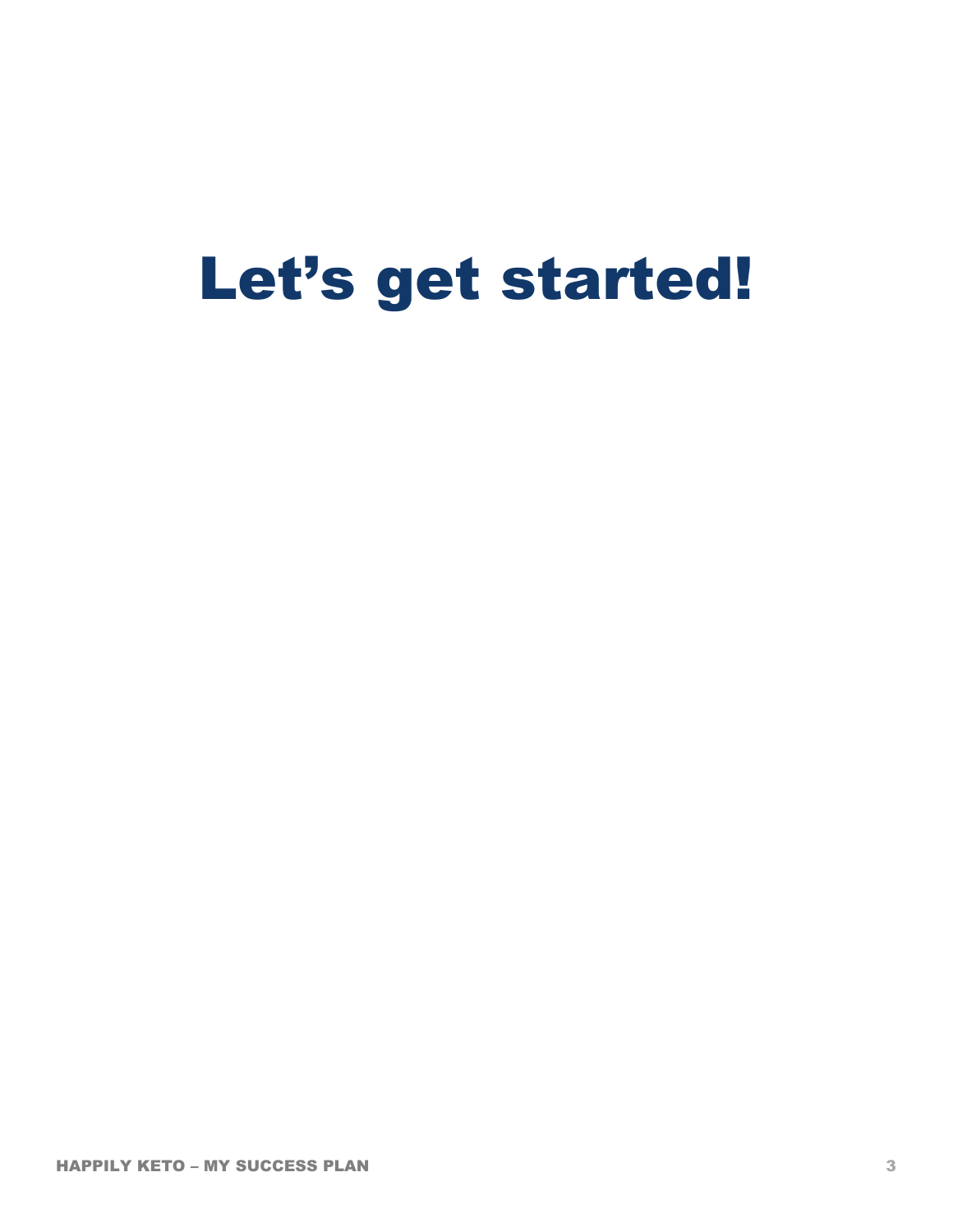# Step 1:

# **Identify** Your **Specific** Result

### *What does success look like to you? Let's paint the picture.*

### **Who do you want to be in a year?**

*I want you to imagine your future self exactly one year from today. Conjure up the best vision of yourself.* 

*What does she look like? What does she feel like? What is she wearing? Who is around her? Who does she inspire? How does she dress? Is she into exercise? Does she have hobbies? How did she get there? What did she struggle with? What did she do when times got tough? What does she do when she is tempted?*

*Write it all down. The more details the better. I want you to have a clear picture of your future self.*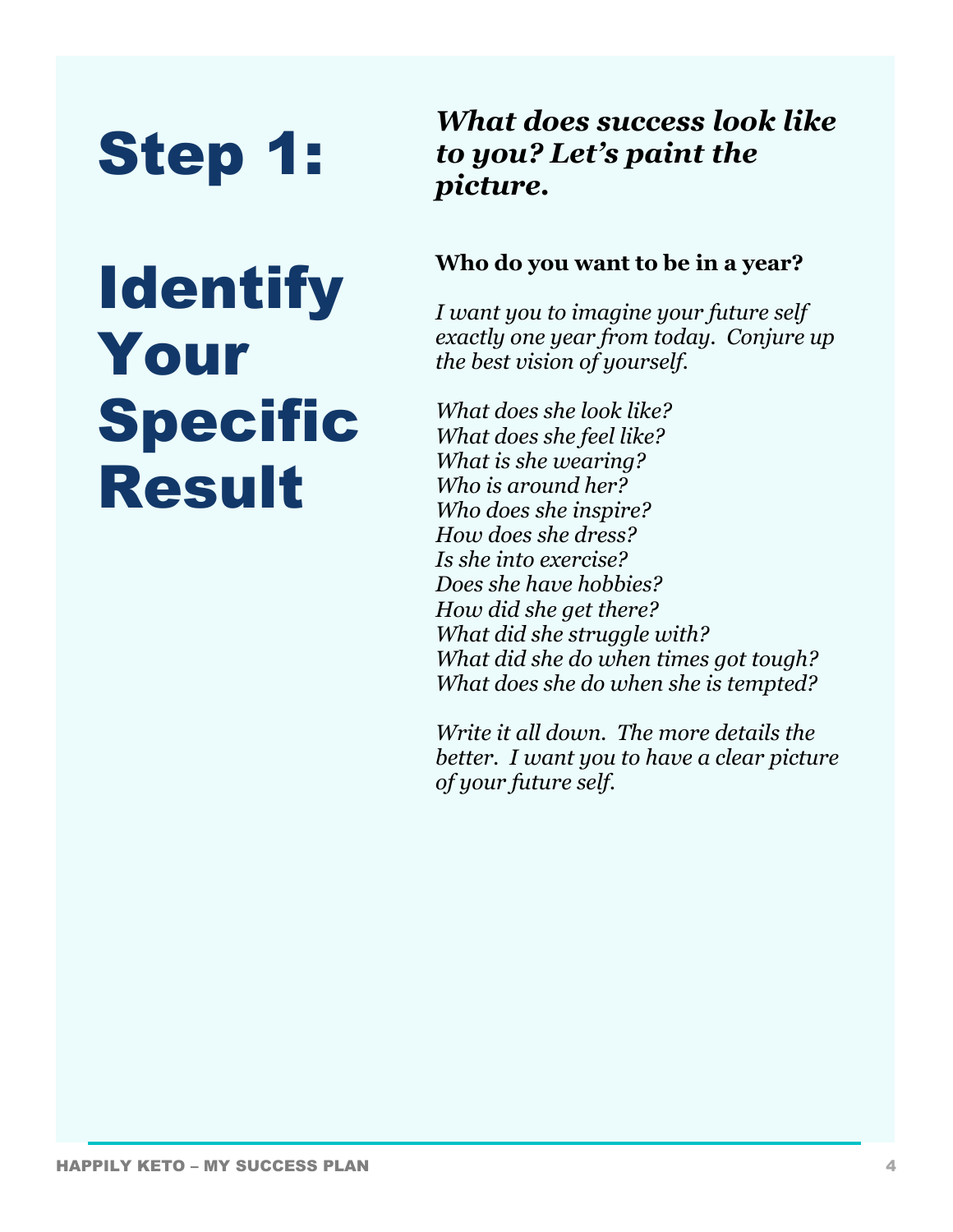### Write it all here: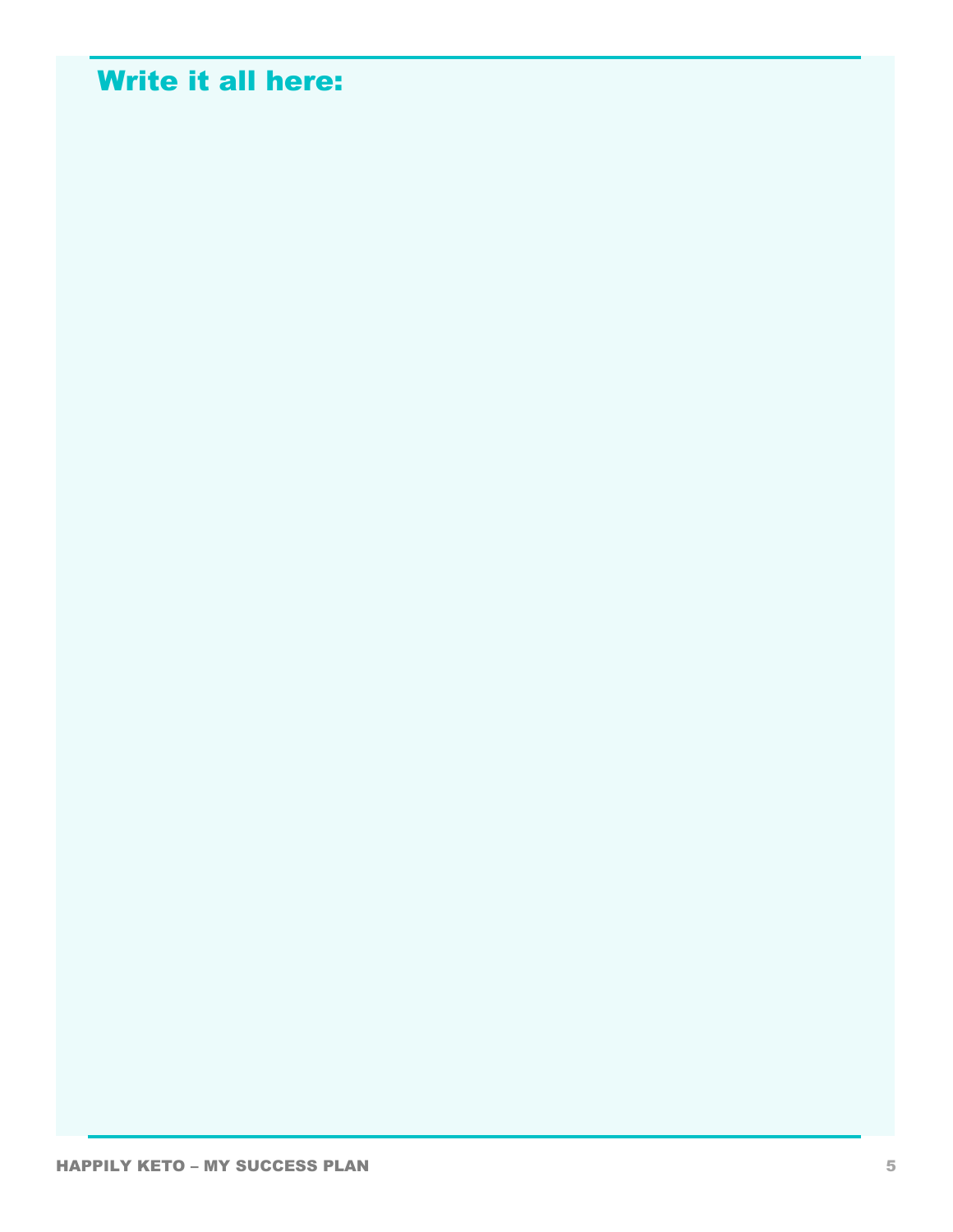# Step 2:

## Create Your **Complete this statement**: **Compelling** Reason

*A compelling reason is what drives your commitment to sticking to your plan. Now that you know exactly where you want to go, use the process below to create your compelling reason.*

*I* want to *I* 

*So I can \_\_\_\_\_\_\_\_\_\_\_\_\_\_\_\_\_\_\_\_*

*Then ask why at least 3 times! (5 is better)*

## (This is a very powerful exercise!)

*Example: I want to live a ketogenic lifestyle. So I can lose weight and get healthy.*

*Why do I want to lose the weight and get healthy? So I can feel better and look better.* 

*Why do I want to feel better and look better? So I can bring my best self to every day.*

*Why do I want to bring my best self every day?*

*So I can help others do the same in their lives by being an example of what is possible.*

#### *My COMPELLING REASON:*

*I want to live a ketogenic lifestyle so I can help others do the same by being an example of what is possible.*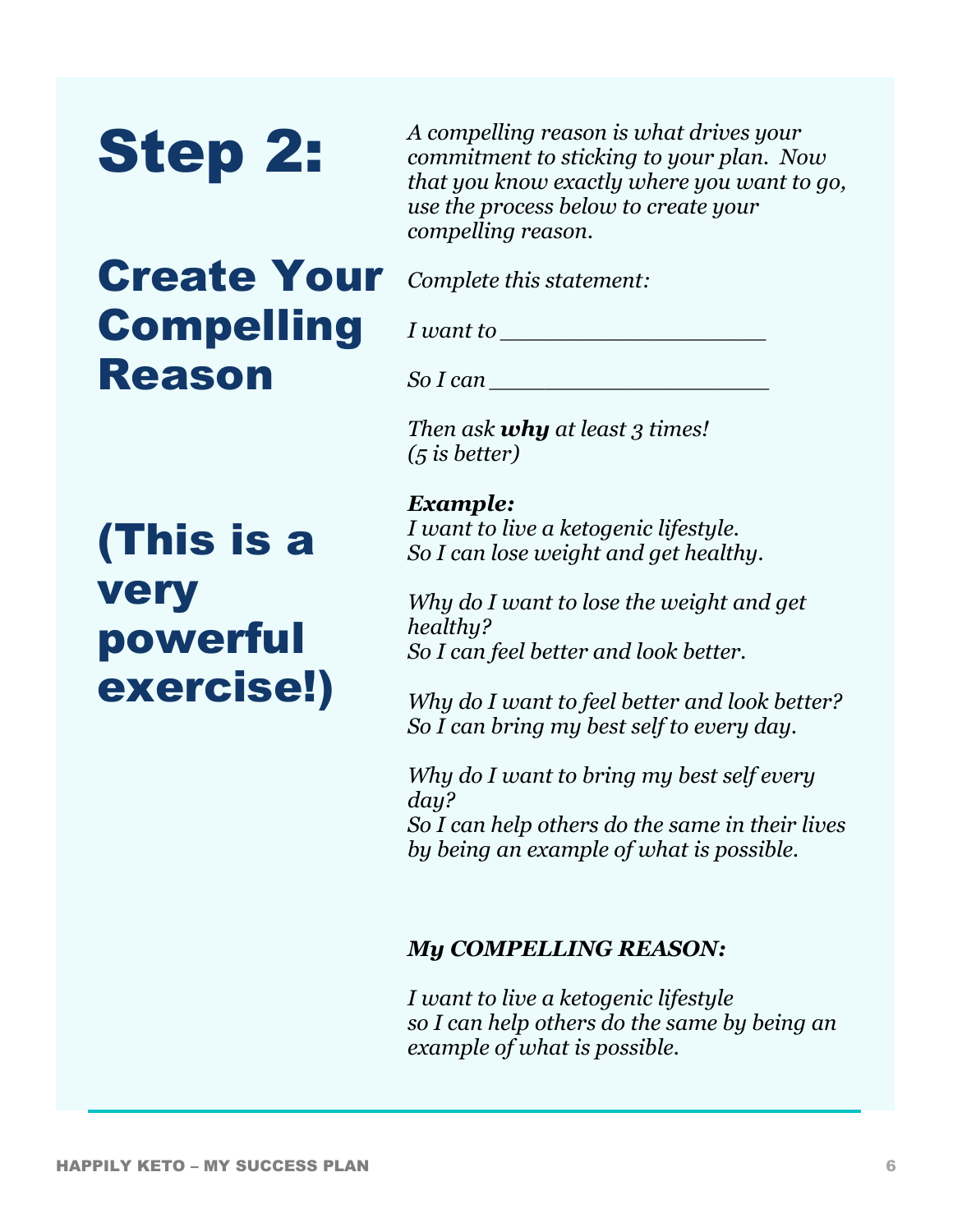### My Compelling Reason: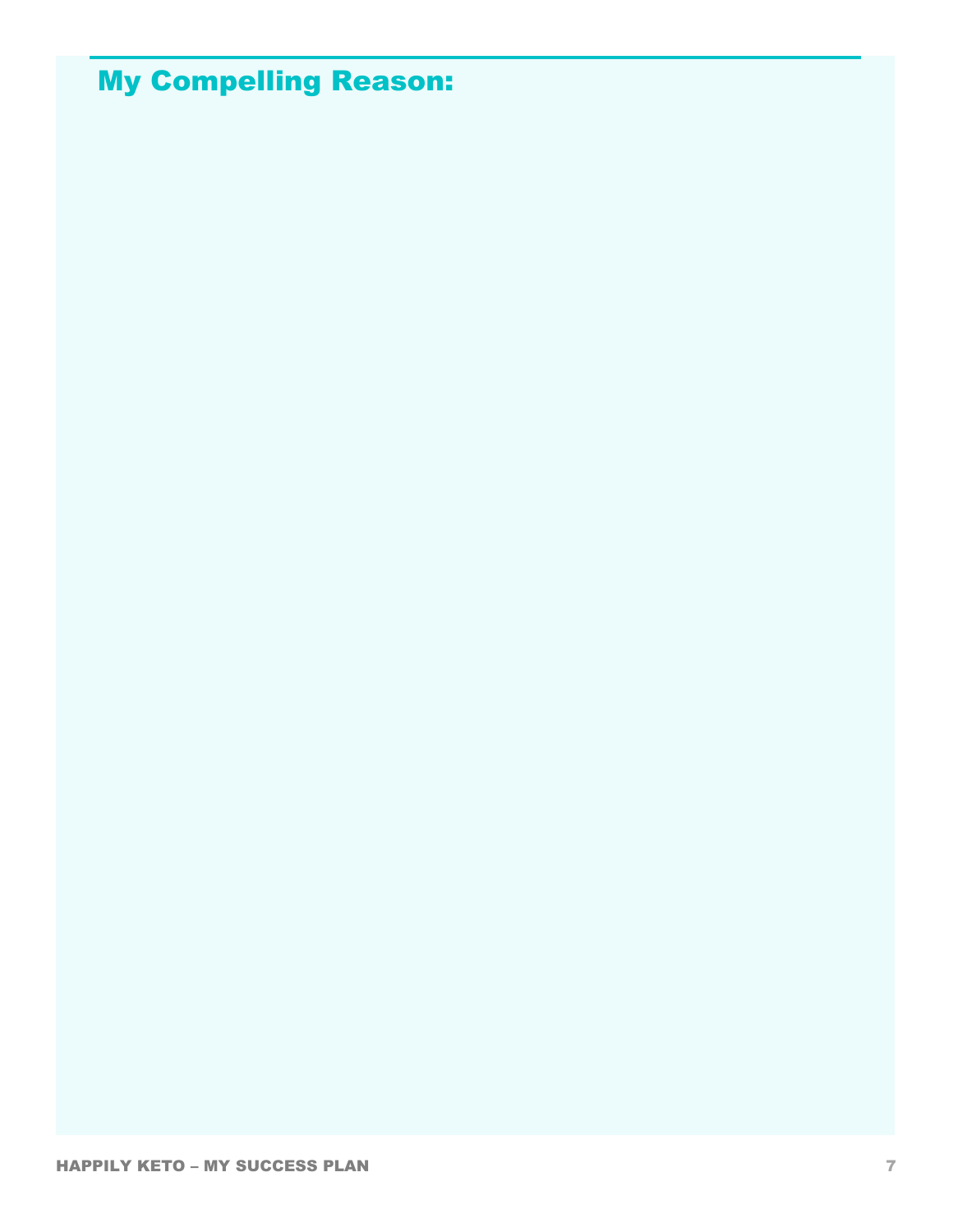## Step 3:

## Create Your Commitment

*What are you willing to commit to no matter what?* 

*A commitment means a willingness to be uncomfortable in order to reach your goals. It's not negotiable.* 

*Ask yourself these questions:*

- *1. How would making this commitment change the results I get?*
- *2. Why don't I already have the life I described in step 1?*
- *3. What are my competing desires and why do you give to them?*
	- *Lose weight vs. giving in to cravings.*
	- *Plan vs. wing it*
	- *Watch TV or exercise*

*When you are clear, write your final commitment statement.*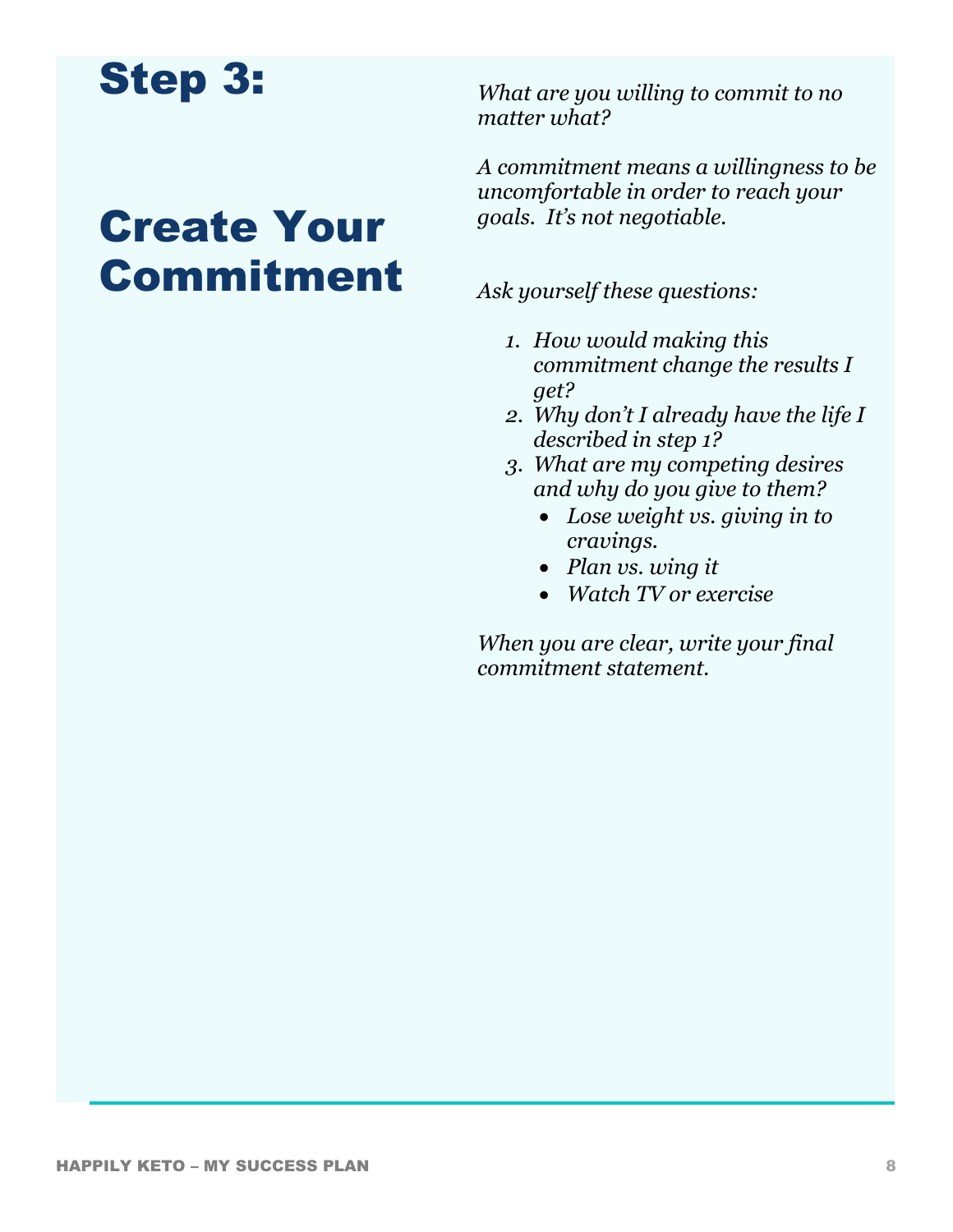*How would making this commitment change the results I get?*

*Why don't I already have the life I described in step 1?*

*What are my competing desires and why do I give into them?*

*What is my commitment statement?*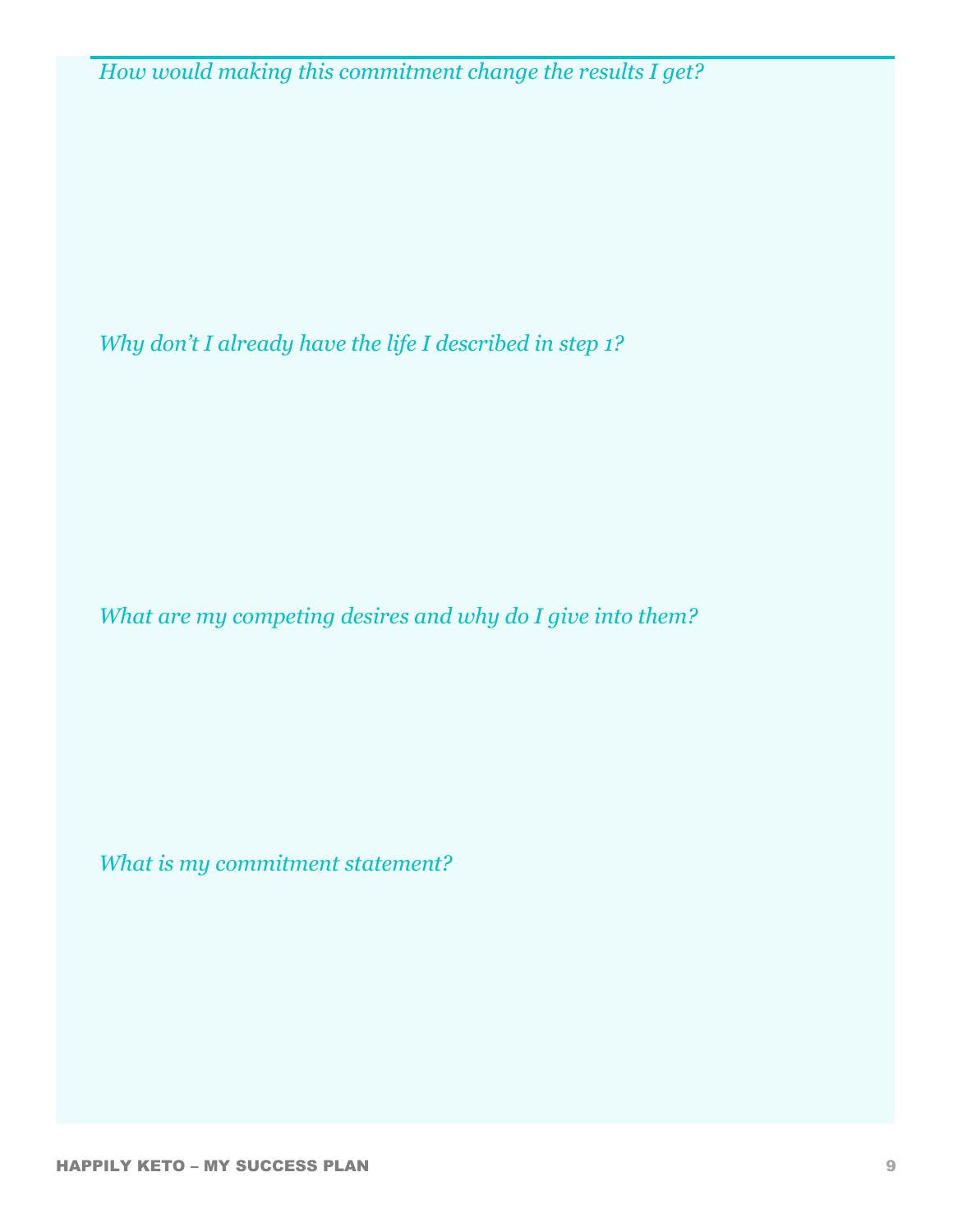

## Thoughts I want to believe

#### *This is huge!*

*When we look around and see people who are successful in the areas we are working on we wonder, what is their secret?*

*Their secret is only that they truly BELIEVE they will succeed.* 

*It doesn't mean they never doubt themselves or make mistakes, they just know without a doubt that it's going to happen.* 

*They believe in themselves enough to achieve it.* 

*If we are struggling in a particular area it's likely that we haven't learned how to believe that we can achieve it.*

#### *If failure wasn't possible, what would you choose to believe?*

*What kind of person would you like to become?* 

*Here are some of the things I am working on believing:*

- *I am capable of reaching my goal weight and maintaining it for the rest of my life.*
- *I am the kind of person who takes her health seriously and will do whatever it takes to be truly healthy.*
- *I am an example of what is possible.*

## What kind of person to you want to become?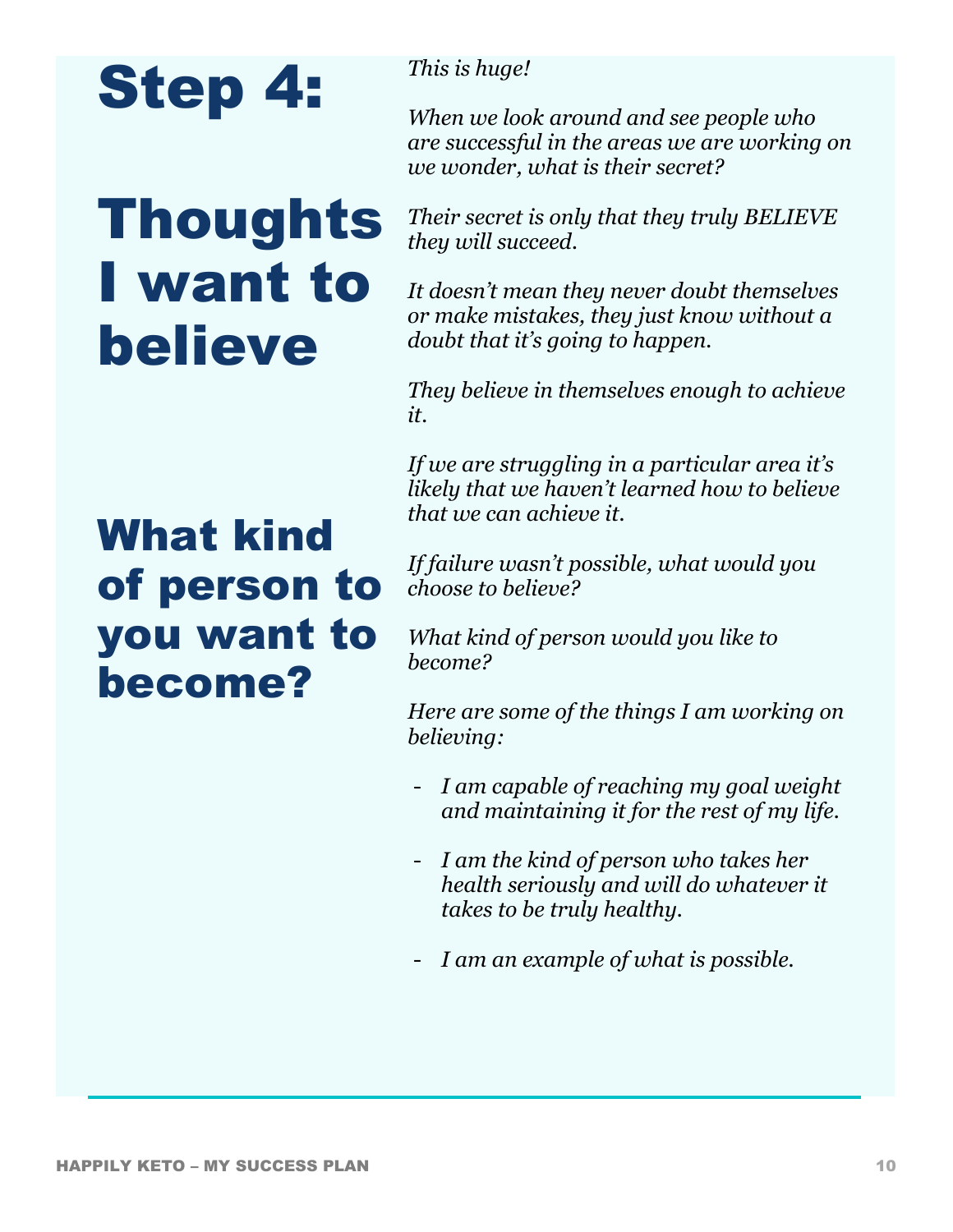Write all the thoughts you WANT to believe about your ability to reach your goals (or anything else you are working toward).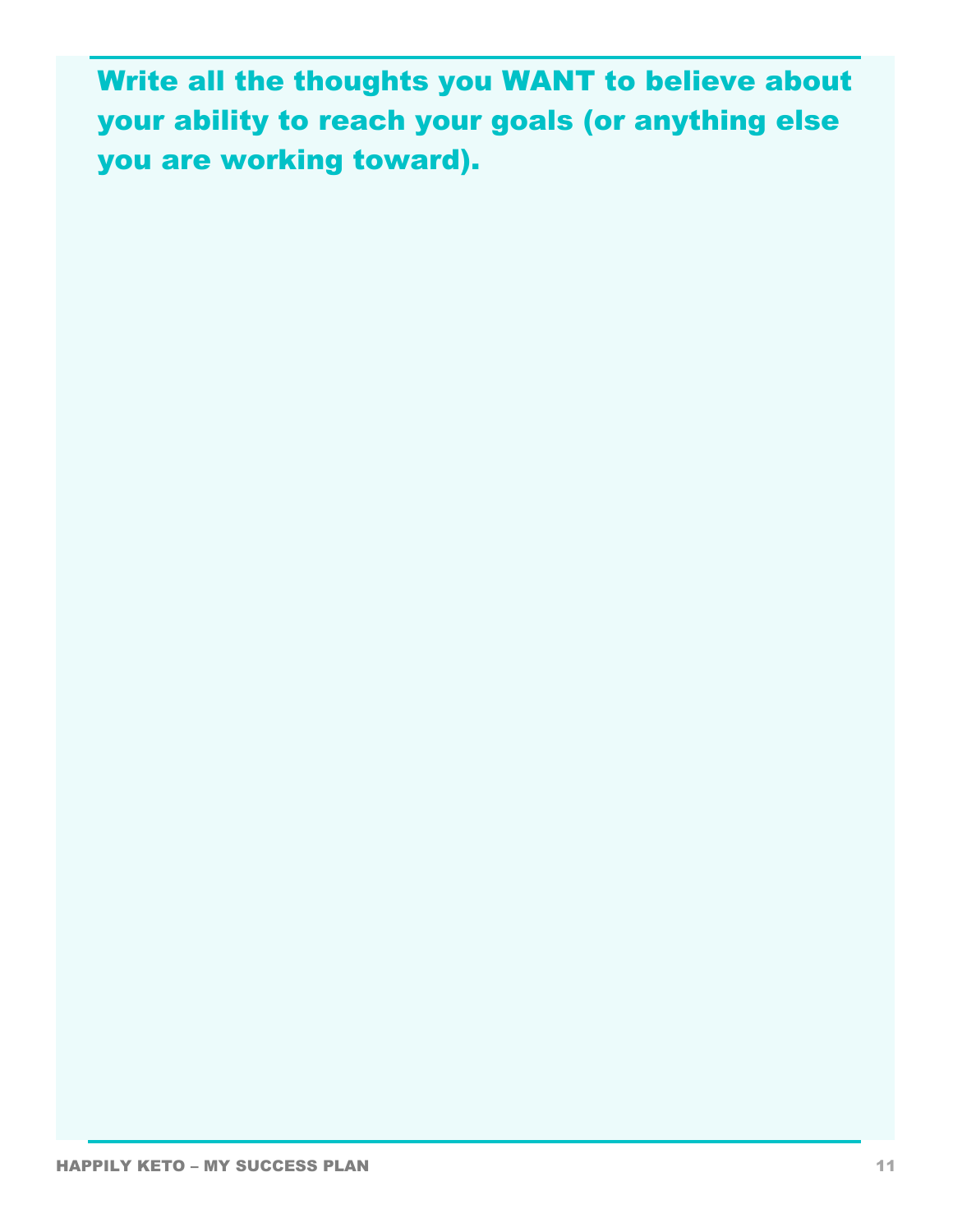# Step 5: Brainstorm

*Big one!*

*Pick one of the thoughts that you really want to believe and brainstorm all the things that someone who believed this thought would do.*

#### *Example:*

*I want to believe that I am the kind of person who takes her health seriously and will do whatever it takes to be truly healthy.*

*What would someone who believed this do?*

- *Know where they currently stand and what is not "healthy"*
- *Know what is "healthy"*
- *Have specific goals to reach*
- *Create a plan and follow it*

*If she believed Keto was the right diet she would…*

- *Eat less than 20 carbs a day*
- *Fast once a week*
- *Track all her food*
- *Make time for her health*

*There are many more things on my list but you get it.*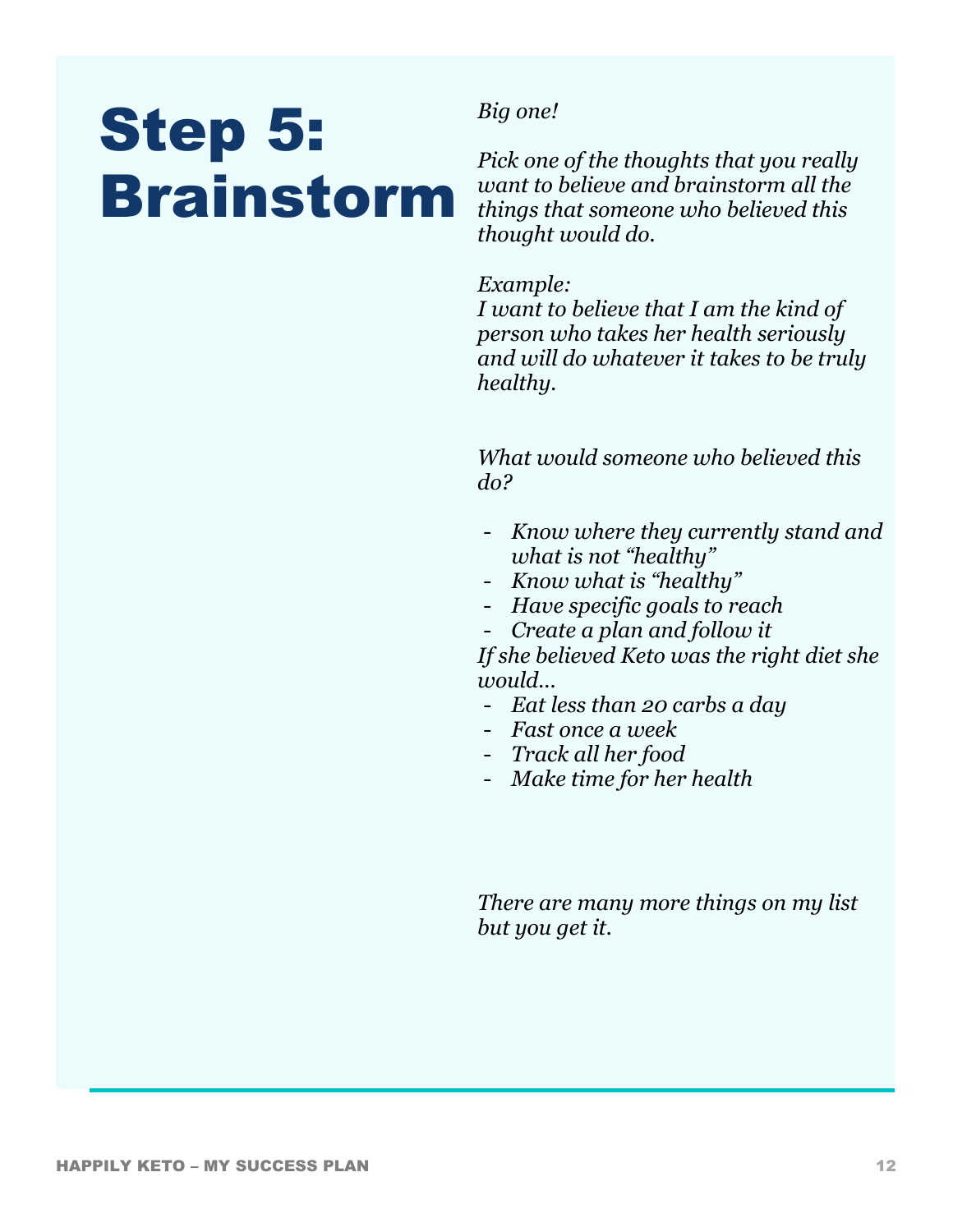What are all the things that someone who believed this do? Write them all here: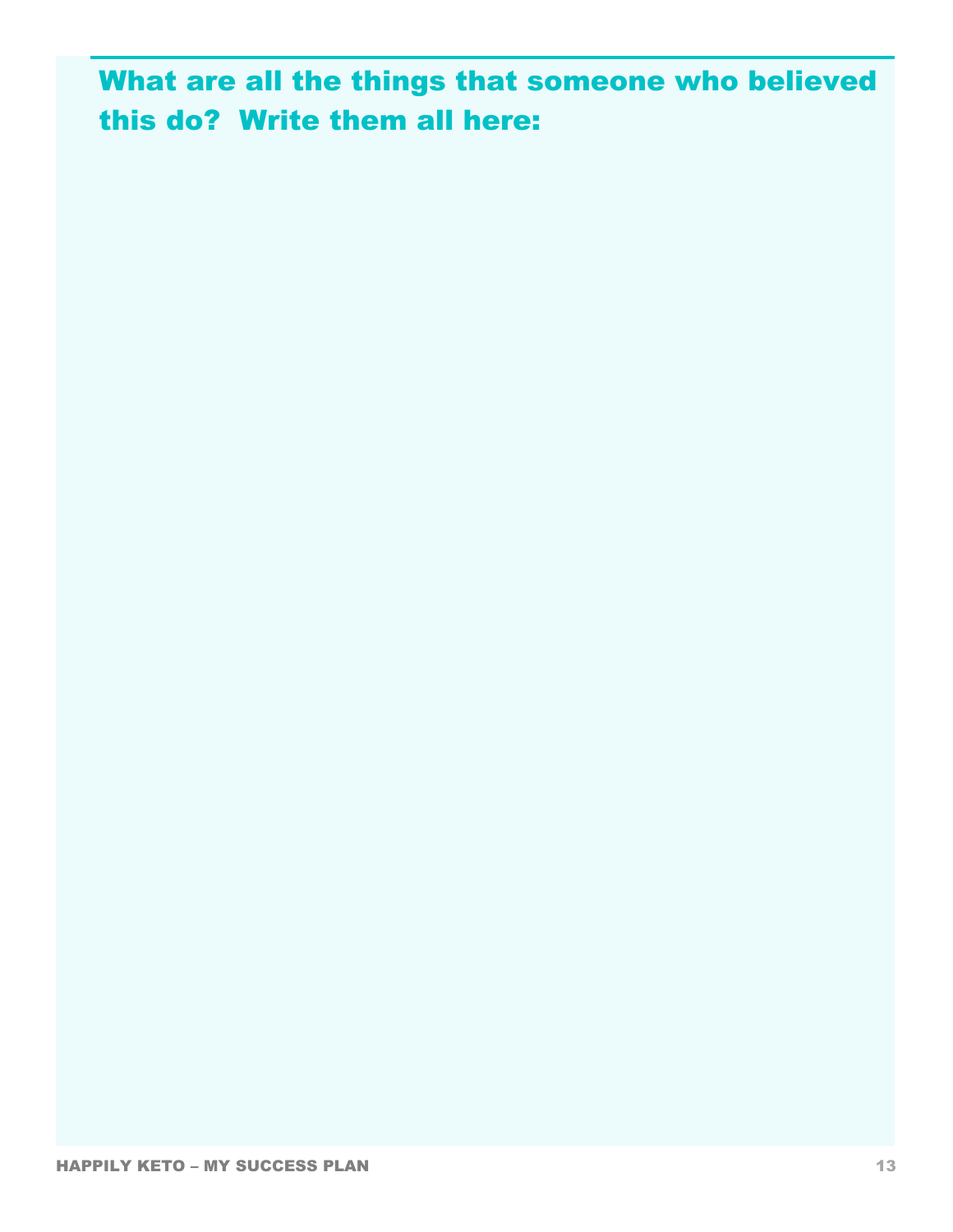# Step 6:

# Prepare for the "River of Misery"

*There are 4 steps that you will go through when you are leaning to believe something new.*

- *1. Lightbulb Moment. You will be enlightened. You will know you have found the answer to your problem.*
- *2. River of Misery. You realize that it's not going to be as easy as you think. If you don't swim to the other side you either get caught in the current or drown.*
- *3. The Big Mo. You start to see some payoff but not quite there yet. Still some doubt but the scales are tipping. You have momentum.*
- *4. Autopilot. This is just how I am.*

*Let's focus on the "River of Misery".*

*Most people give up when it gets hard because they haven't planned for it. It's important to walk into this stage 2 with great thoughts. Something like this:* 

*"This is going to become uncomfortable at times, but I can do this. I have it planned out and I can figure it out."*

*Remind yourself that what you are going through is part of the process, but you will get through it because you know it will pay off.* 

*There are 2 parts to this exercise.*

- *1. What are my current thoughts about the "River of Misery"?*
- *2. What do I want to think about the "River of Misery"?*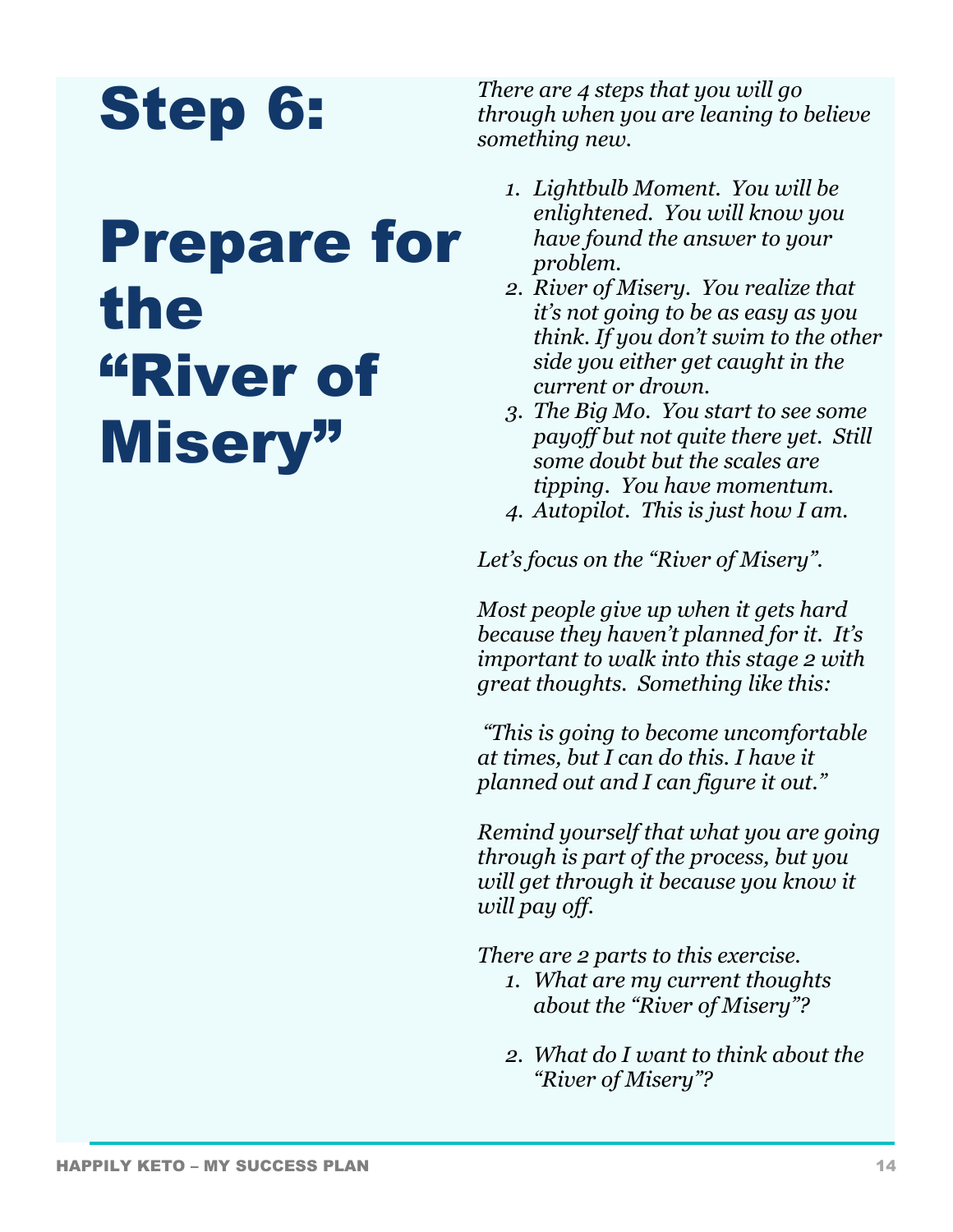### Current thoughts?

Examples: "This is going to be hard". "I'm not sure If I can do this."

### What do I want to think about it?

"I got this." "I know it will be hard, but I believe it's the right thing." "I know it will be uncomfortable, but I can withstand discomfort." "The payoff is worth it!"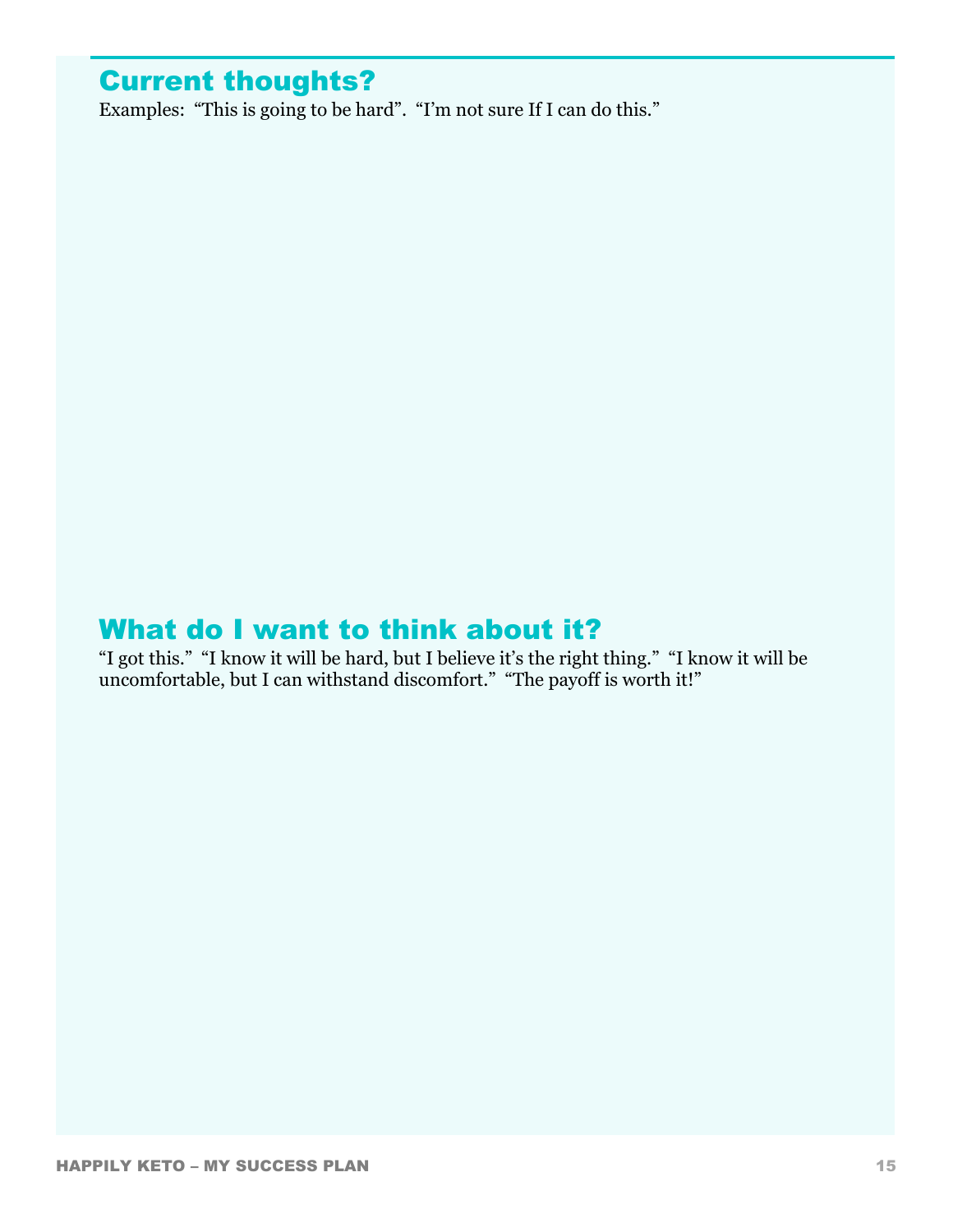*This is a great skill to master.*

# Step 7:

# How Not to Quit

### *Here are the definitions of "Quit":*

- *To stop, cease or discontinue. (one minute your doing it – the next your not).*

*To stop trying or struggling. Accept defeat. (External forces have forced it upon you).*

### *THERE ARE BIG QUITS AND LITTLE QUITS*

*A big quit is an obvious quit. You intentionally make the decision to stop.*

*A little quit is more subtle….*

- *A "little quit" sounds like this:*
- *I can't right now.*
- *I'll do it (start) tomorrow.*
- *This is really hard.*
- *I deserve a break.*
- *I don't feel like it today.*
- *I'm too busy.*
- *(On day one) I'm pretty sure this is not for me because that was really hard.*

*The problem with little quits is that they become habits. Too many little quits all add up and become the "Big Quit".*

*Let's make a plan for the those little quits.*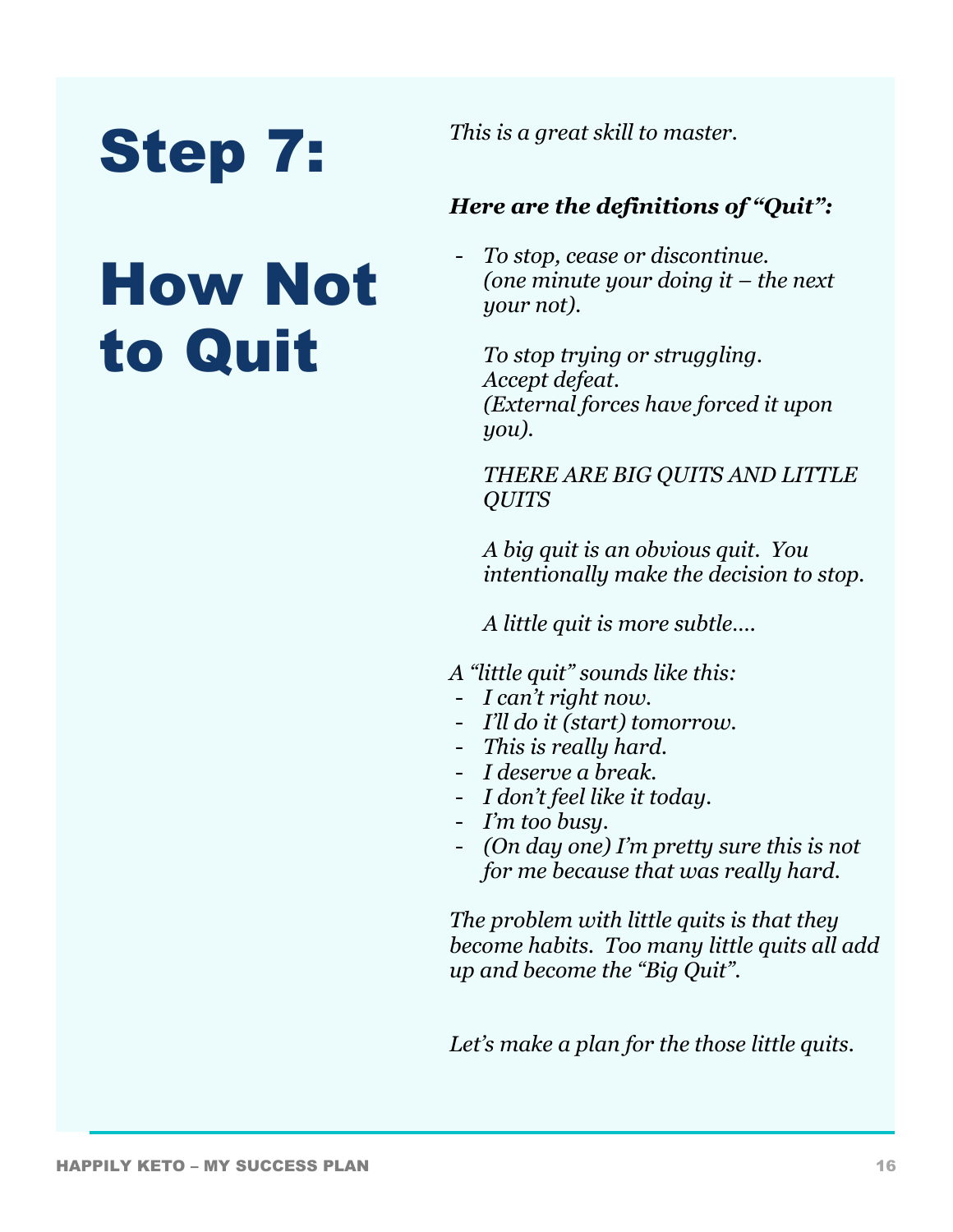### Write all the "little quit" statements and then write your rebuttal statements below:

*Example: "One bite won't matter." Rebuttal: "I am not willing to break my promise to myself today."*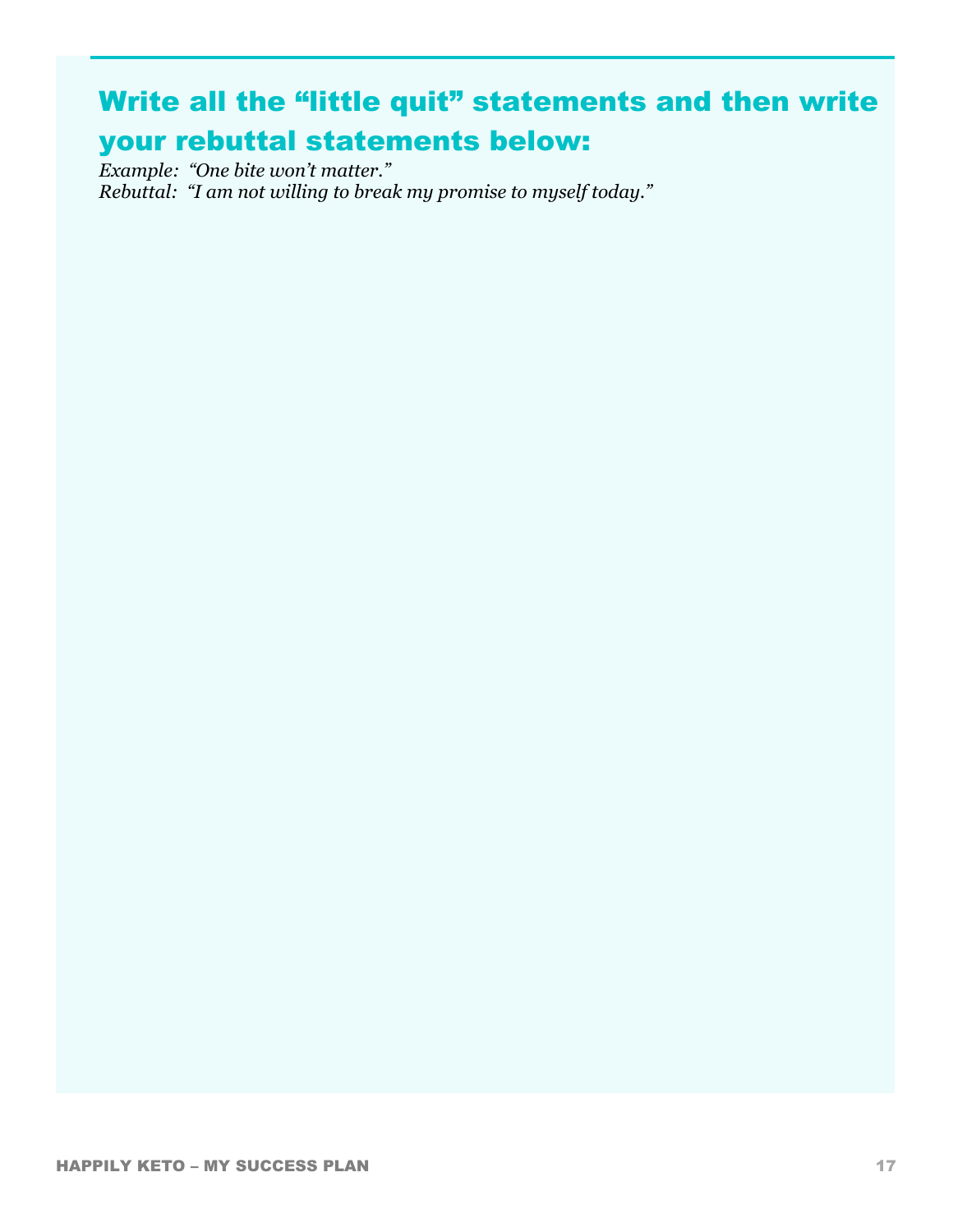# Step 8:

# Plan for Temptation

*There will be times that you won't want to stick to your plan.* 

*Breaking your plan is probably a "little quit" but knowing this might not be enough to keep you on plan.* 

*In this exercise you will create a plan for that moment when you are tempted. Ask yourself these questions:*

- *1. Why was this okay when I made my plan yesterday?*
- *2. Am I willing to "little quit"?*
- *3. How am I going to feel after I eat this?*
- *4. Am I trying to stop feeling something uncomfortable?*
- *5. Is it really worth it?*
- *6. Do I like my reason for eating this?*
- *7. What emotion am I trying to escape from?*

*You can make up your own questions, but these work for me.* 

*If for some reason I still decide to go off plan, some pre-planned actions might help. Try these things first:*

- *Drink a glass of water.*
- *Eat salt*
- *Wait 20 minutes*
- *Pick a comfort activity that doesn't involve food (or anything addictive) like a walk or play your favorite song.*
- *Write 5 gratitude statements with your non-dominant hand.*

*If in the end you go off the plan NEVER BEAT YOURSELF UP. Treat yourself like you would treat your own child.*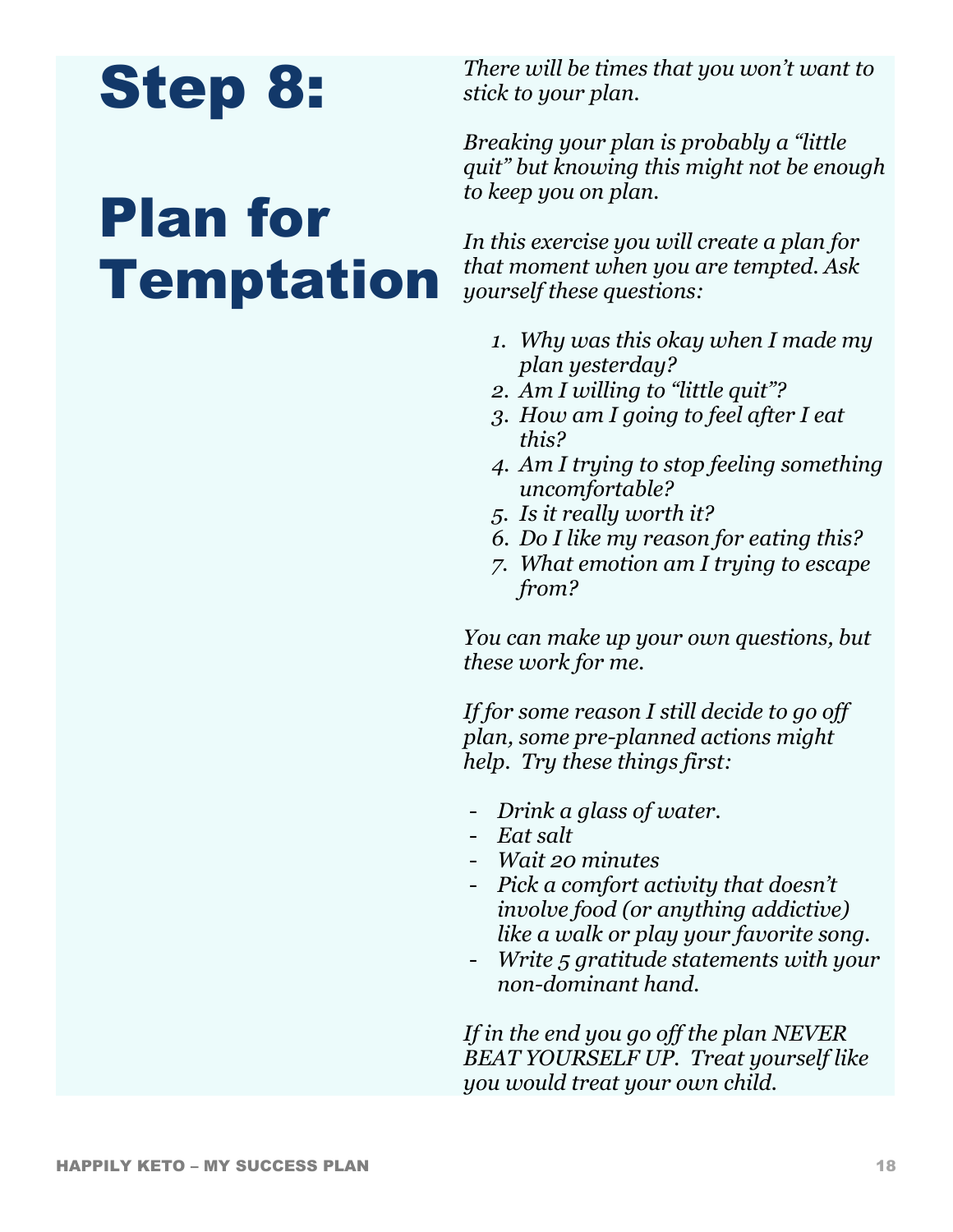### What will your questions and actions be?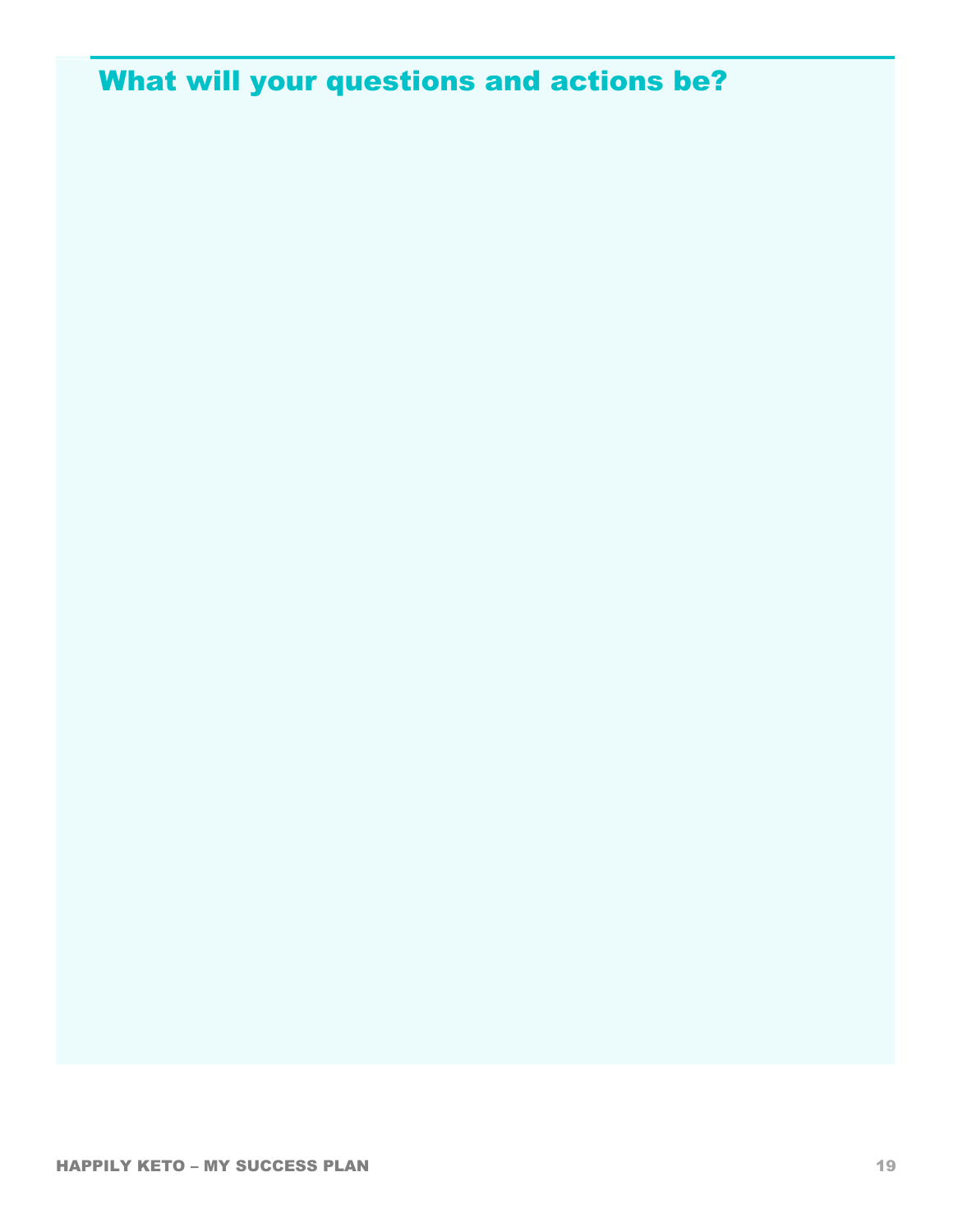# Step 9:

# Make a plan and follow the plan

## This is really the secret to everything.

*Did you know that humans are the only species on the planet who can plan and make decisions based on what is in our best interest?* 

*Have you ever seen a group of animals having a meeting?*

*When we plan we are using our prefrontal cortex. We can make deliberate decisions about what to do next.* 

*Animals are reactive. They respond to what is happening right now and they use instinct to deal with the situation.*

*Why not use your pre-frontal cortex or "human brain" to create the life you want to live?*

*All you have to do is to create a plan and follow it.*

*Sounds easy right? Nope. It definitely takes practice.* 

*So, I encourage you to start planning tomorrow today and just honor your plan for one day.* 

*Tell yourself that you are the kind of person who does what she says she is going to do. Do all this work on that thought.* 

*Do it because you believe that this is the best course of action and it will work.*

*If you get really good at this, you win!*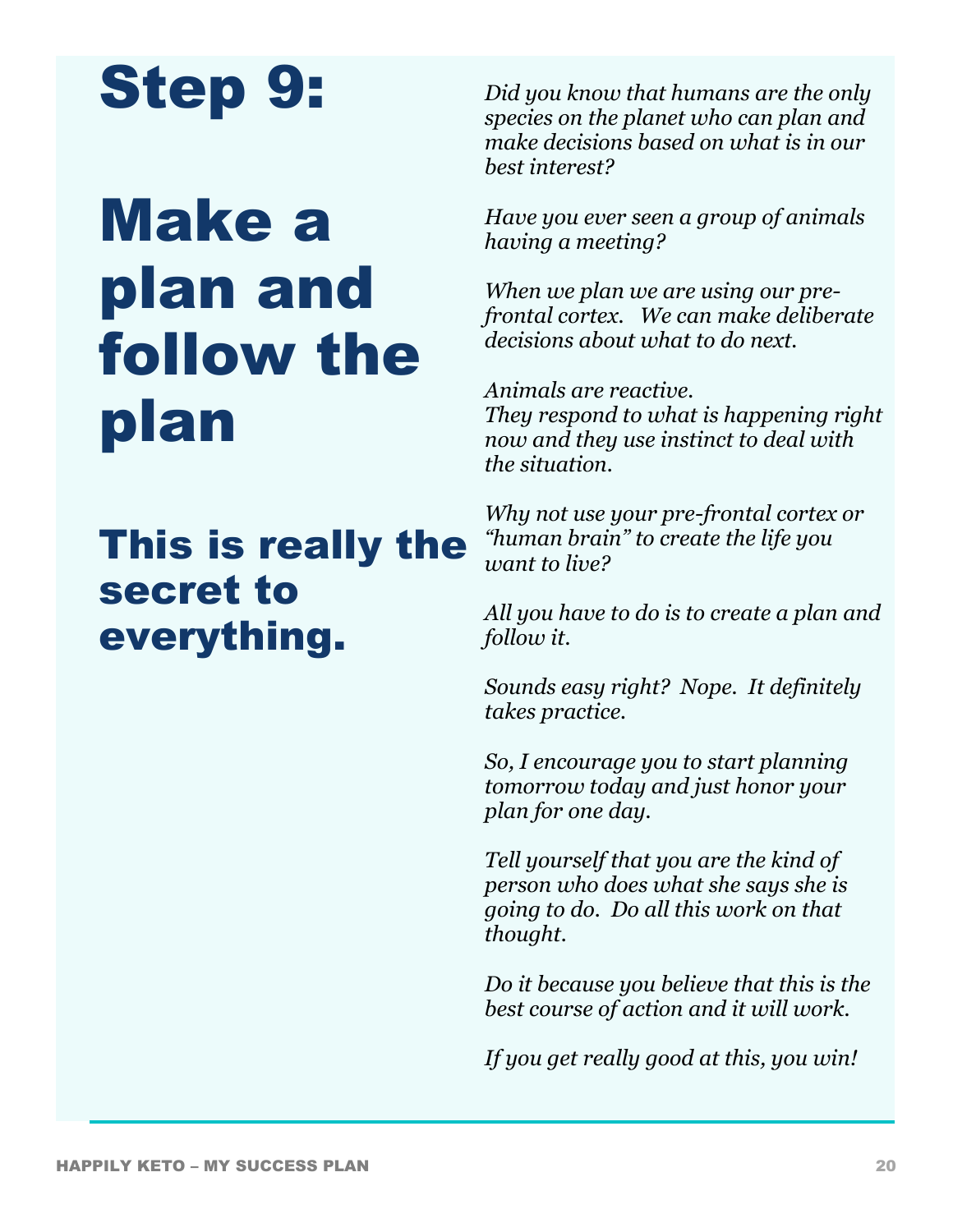Create a daily planning sheet for yourself. Include everything you want to plan for the next day. Plan your meals, what time you will eat them, what you will drink and how much. Plan your exercise. Plan it all and then just practice following your plan every single day.

### **I am COMMITTED to my Keto plan!**

| Plan for tomorrow: |       |                       |       |                      |  |
|--------------------|-------|-----------------------|-------|----------------------|--|
| Food Plan:         |       | Eating Window (time): |       |                      |  |
| Meal 1             | Time: | Meal 2                | Time: | Meal 3 / Snack Time: |  |
|                    |       |                       |       |                      |  |
|                    |       |                       |       |                      |  |
|                    |       |                       |       |                      |  |
|                    |       |                       |       |                      |  |
|                    |       |                       |       |                      |  |

This is what I will drink

This is the exercise I will do

| Time | $\mathbf{v}_{\text{X}ercise}$ |
|------|-------------------------------|
|      |                               |
|      |                               |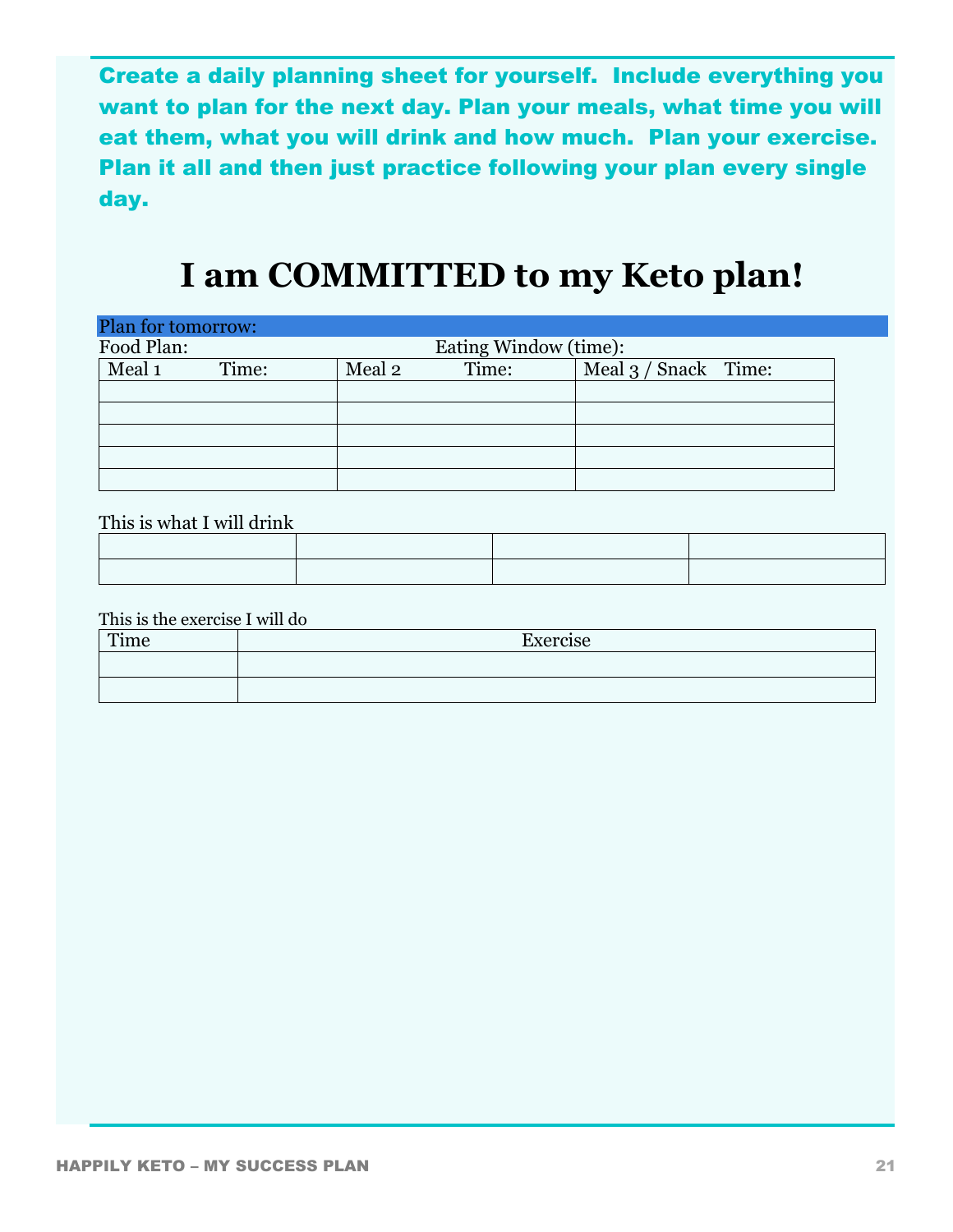

# Review and Adjust

*It's important to make time to review how your plan is working from time to time so you can make changes as needed. I like to do my review right before I go to bed and on Sunday's.* 

*I ask myself 2 questions:*

- *1. What went well today/this week?*
- *2. What can I do better tomorrow/next week?*

*Keep a journal by your bed and make it a habit to do this exercise.* 

*When you go to sleep with these questions circling in your mind, you will come up with some great thoughts in your sleep. You will be rewiring your brain to keep moving forward.* 

## You got this!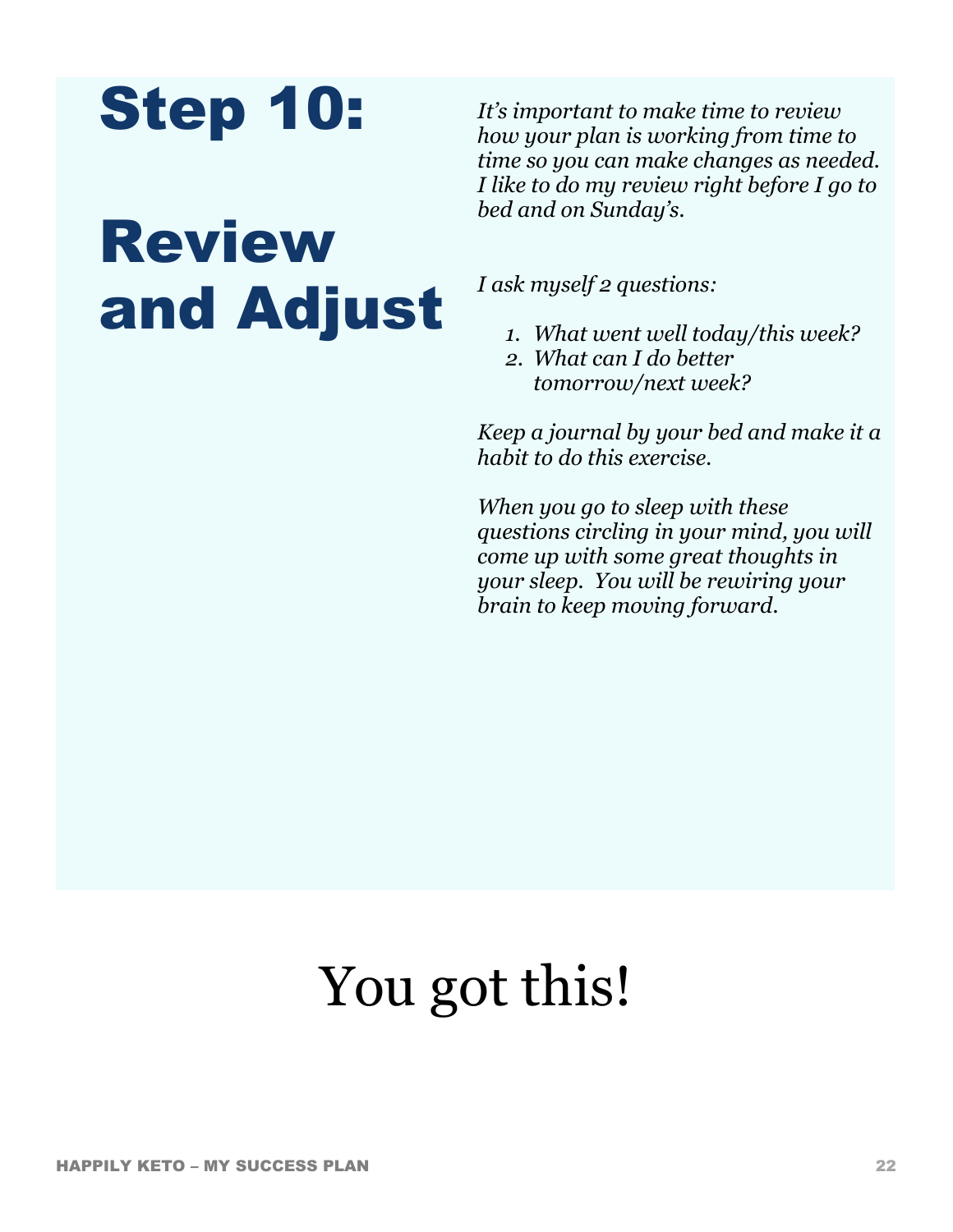### My Success Plan (Complete, print and read it every morning)

| I know where I am going and why I am compelled to work hard to get there:                                                                                            |
|----------------------------------------------------------------------------------------------------------------------------------------------------------------------|
| I want to:                                                                                                                                                           |
| So I can:                                                                                                                                                            |
| Every day I practice believing:<br><u> 1999 - Johann Harry Harry Harry Harry Harry Harry Harry Harry Harry Harry Harry Harry Harry Harry Harry Harry</u>             |
|                                                                                                                                                                      |
| Here are the actions I will take every day:<br><u> 1989 - Johann Barbara, martxa alemaniar argumentuar argumentuar argumentuar argumentuar argumentuar argumentu</u> |
|                                                                                                                                                                      |
|                                                                                                                                                                      |
| I will pay attention to my thoughts. I have a plan for when things get tough. I will think:                                                                          |
|                                                                                                                                                                      |
| If I catch myself trying to quit (even a little bit) I will ask myself these questions and do these<br>things first:                                                 |
|                                                                                                                                                                      |
|                                                                                                                                                                      |
|                                                                                                                                                                      |

*I HAVE A PLAN AND I KNOW WHAT TO DO. MY FUTURE SELF WILL THANK ME. I CAN DO THIS!*